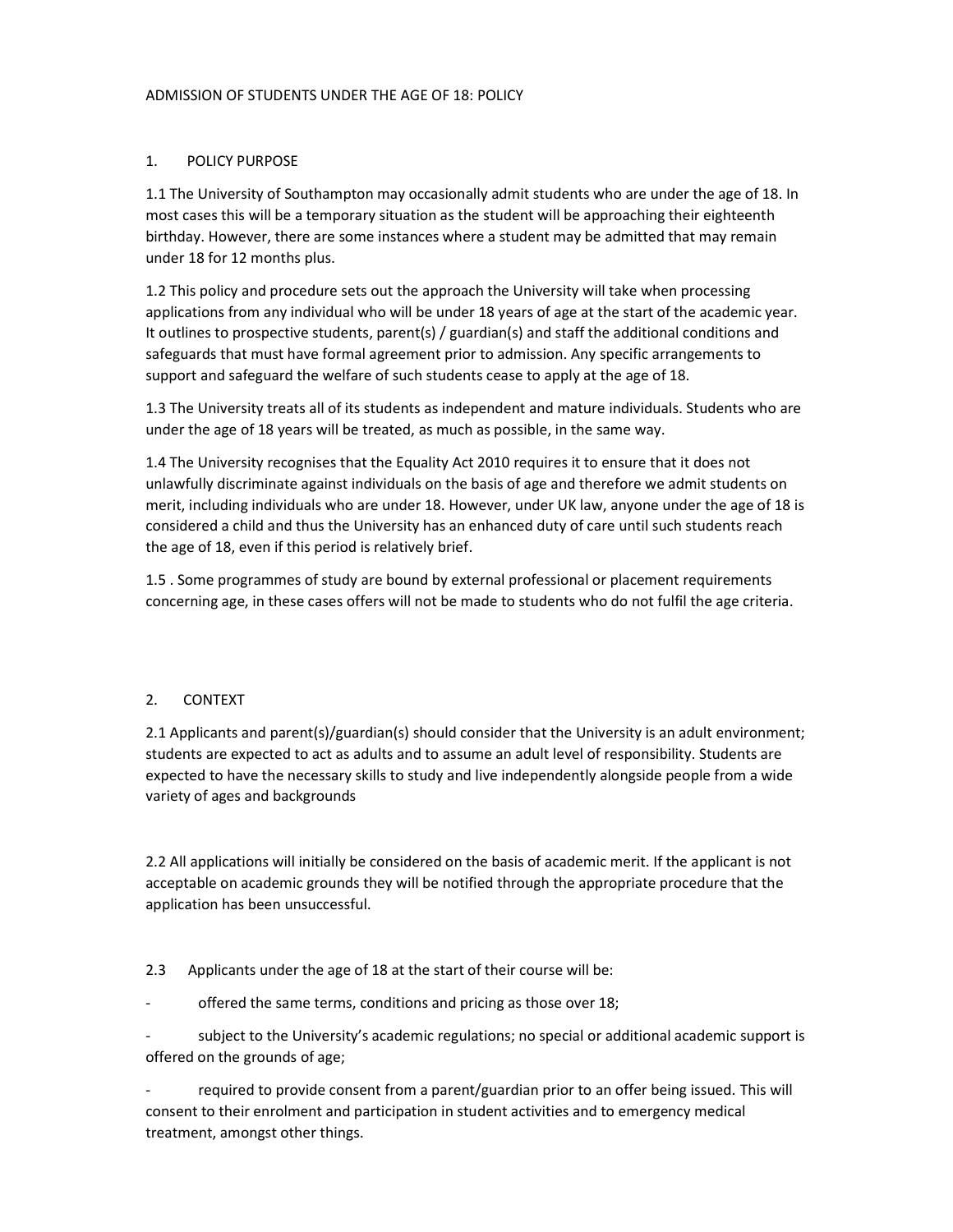2.4 A copy of this policy and an "Under 18 Consent Form" (Appendix A) will be sent to the applicant and parent(s)/guardian(s) to outline their obligations with the offer. A place on the programme will not be confirmed without a returned, signed "Under 18 Consent Form".

## 3. PARENTAL RESPONSIBILITY

The University is not able to take on the rights, responsibilities and authority that parents have in relation to a child, and it will not act in loco parentis in relation to students who are under the age of 18 years. It is a condition of admission to the University that the parent(s)/guardian(s) of any student who is under the age of 18 years at the start of their course confirms, prior to admission, their acceptance of the arrangements set out in this policy by signing and returning an "Under 18 Consent Form".

#### 4. CONTRACTUAL AGREEMENTS

As a general rule, those under the age of 18 are unable to enter into binding legal contracts. Where contracts are required, for example relating to tuition fees or accommodation, the University requires a parent(s)/guardian(s) to act as guarantor and to honour all obligations under any contracts with the University that the student enters into prior to his or her 18th birthday. By signing the "Under 18 Consent Form", the parent(s)/guardian(s) agree to this. Failure to pay debts due to the University could result in withdrawal from studies.

#### 5. PARENTAL INVOLVEMENT / DATA PROTECTION

It is the University's policy to communicate directly with students in all aspects of their studies and not with parent(s)/guardian(s); this approach will also apply to students who are under the age of 18 years. Although those under 18 are regarded as children under UK law, they have the legal right under the Data Protection Act (1998) for information about them not to be disclosed without their explicit consent. This means that the University is not able to give information to parent(s)/guardian(s) regarding the student's progress, results or any other personal circumstance unless the student has given specific consent. However, if the student fails to pay any sums agreed on contract then it might be necessary to disclose this to any guarantor and possibly to a debt collection agency.

## 6. EMERGENCY CONTACT / NEXT OF KIN

Students under 18 will not be able to enrol on their course unless next of kin and emergency contact information is provided on the "Under 18 Consent Form". For students whose parent(s)/guardian(s) are not in the UK, they must have a UK based Guardian. Emergency contact details will be reconfirmed at enrolment. It is the responsibility of the student and / or the parent(s)/guardian(s) to inform the University immediately if there are changes to any of the emergency contact information provided within the consent form.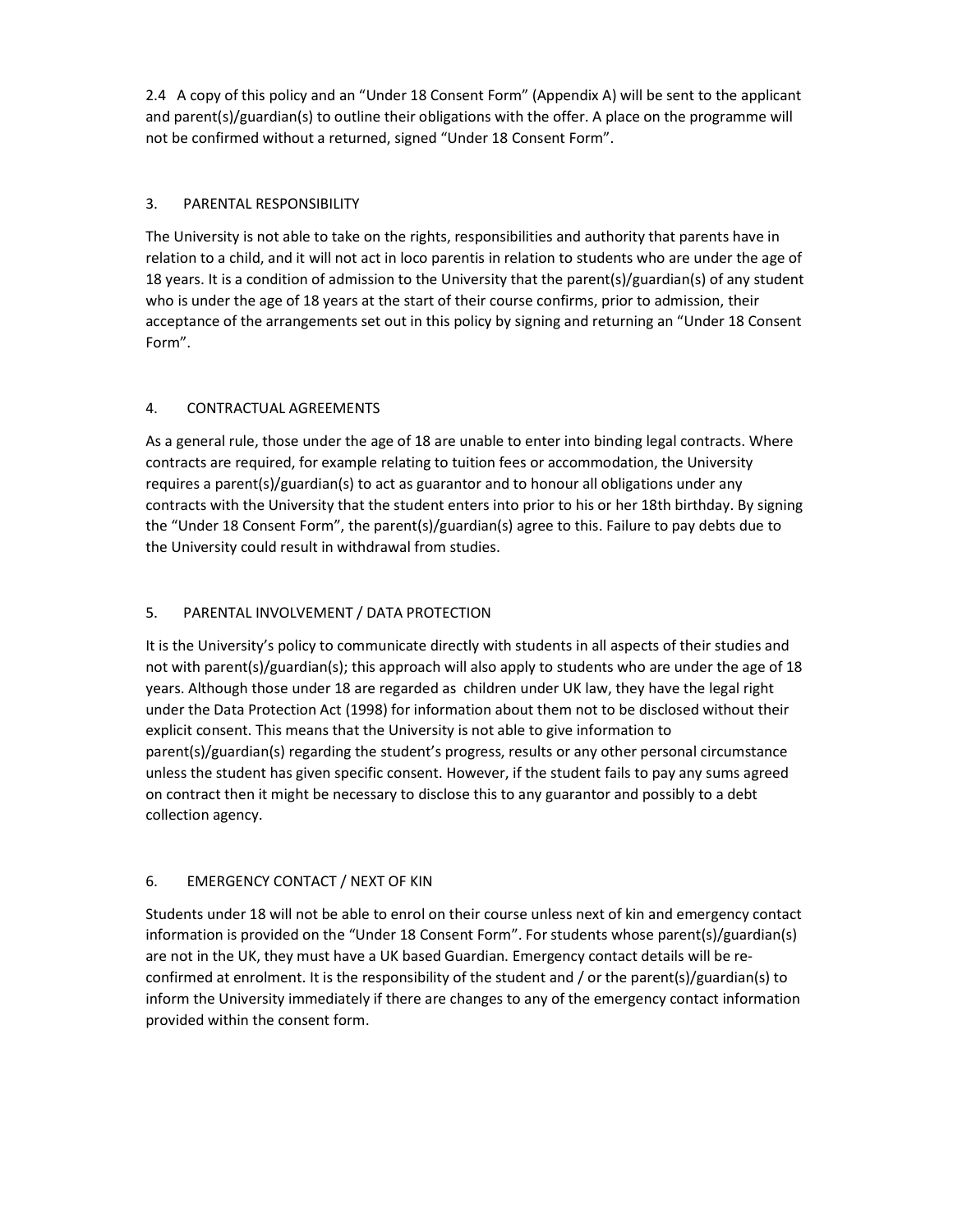#### 7. HEALTH

In rare instances, consent for emergency medical treatment may be required before parent(s)/guardian(s) can be contacted. The University therefore requires parent(s)/guardian(s) to give their consent that, in the case of such an emergency, a senior member of the University has permission to act on medical / police advice and do what is in the best interests of the child. By signing the "Under 18 Consent Form", the parent(s)/guardian(s) indicate their consent for the University to act in this way. Parent(s)/guardian(s) are responsible for ensuring that the University has been informed of any special needs or requirements. The person who would normally act on behalf of the university in such a matter would be: Head of School, or nominee.

# 8. ACADEMIC COURSE CONTENT

As part of the admission process, the relevant departmental Admissions Tutor will be consulted to ensure that they and the Head of School are satisfied that the content of any academic programme would be appropriate for students under the age of 18. This includes field trips and placements, where these activities would occur at a time during the programme when the student would be less than 18 years old. If any core aspect of the course would be inappropriate the application will be rejected, but we will do our best to find an alternative solution if available. For some programmes it is a requirement of the relevant professional body that students are aged 18 or above when they enrol. Parent(s)/guardian(s) should be aware that teaching staff will not routinely be DBS checked.

## 9. FIELD TRIPS

Courses may involve compulsory or optional field trips, excursions or other periods of study away from the University. The University is not able to take any additional responsibility for a student who is under the age of 18 years in relation to such activities. Unless indicated otherwise, by signing the "Under 18 Consent Form" the parent(s)/guardian(s) gives consent for the student to take part in these activities on that basis.

## 10. ACCEPTABLE INTERET USE

Regardless of age, all students are expected to observe the University's rules about acceptable use of the internet.

## 11. STUDENT ACCOMMODATION

Parent(s)/guardian(s) should recognise that residential accommodation offered by the University is generally intended for the use of students aged 18 and over. The University will not take any responsibility for students, even those under the age of 18, in terms of their accommodation needs.

## 12. STAFF-STUDENT RELATIONSHIPS

Under the Sexual Offences Act 2003, it is a criminal offence for any person in a position of trust (which may include members of University staff) to engage in sexual activity with someone who is under 18 years.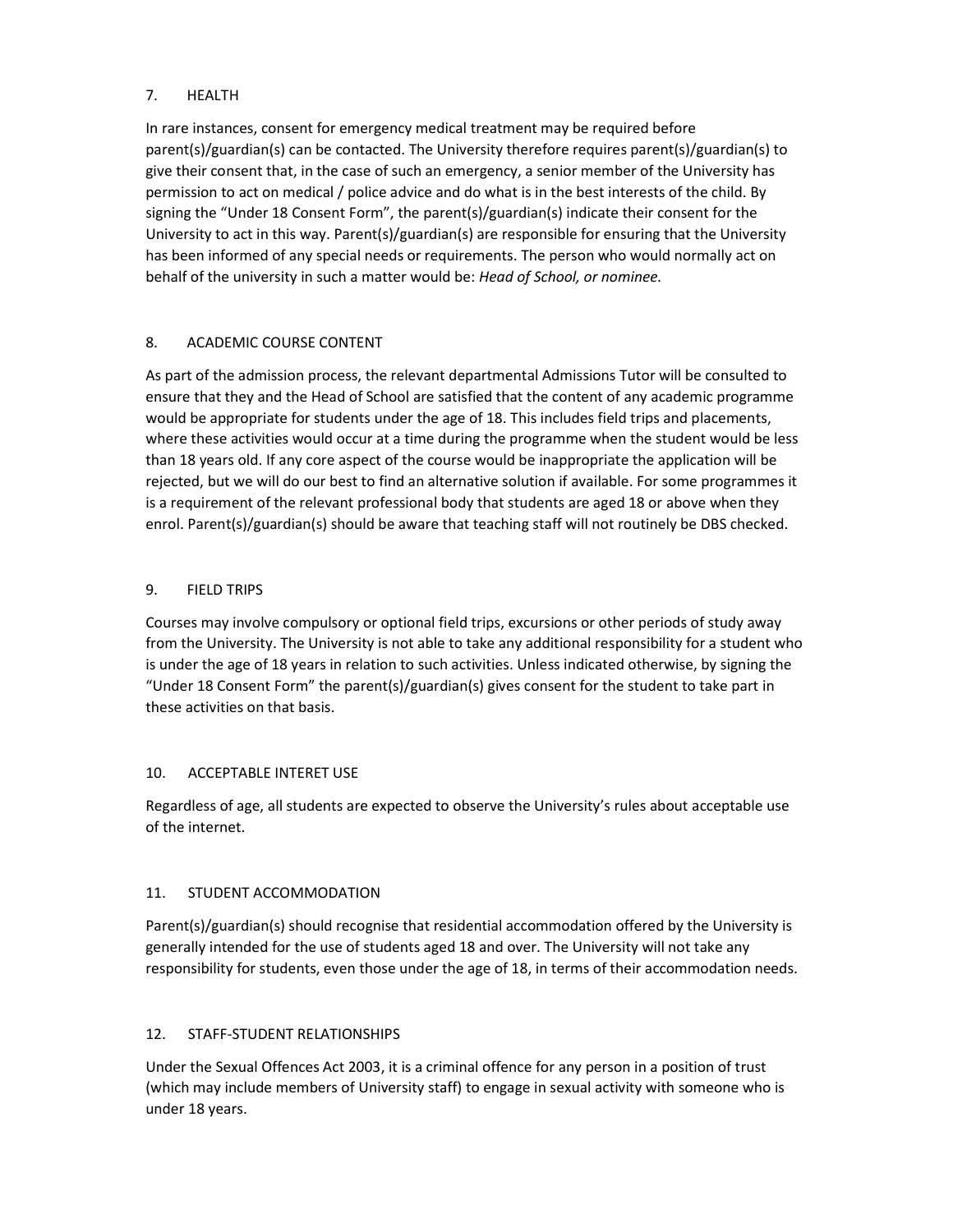#### 13. CHILD PROTECTION / SAFEGUARDING

As a matter of law, a person under the age of 18 years is a child. The University has a responsibility to protect those under the age of 18 years from abuse and is obliged to report any suspicions or allegations of abuse to the relevant Children's Social Services department. Any such suspicions or allegations will be reported to the University's appropriate designated person. The University's Safeguarding Policy lists specific members of University staff who have been designated as Safeguarding contacts. These staff have specific expertise in order to be able to respond to incidents and advise other members of staff. One of the contacts should be approached in the first instance. The Principal Safeguarding Officer should also be notified if a child protection referral is to be made to the appropriate authorities. The Safeguarding Policy is available on the University Calendar.

#### 14. NOTIFICATION OF AGE

It is the responsibility of the applicant to truthfully declare to the University their correct date of birth. As relevant, Faculty Academic Registrar, Head of School, Admissions Tutor, Programme Leader, Accommodation Manager, Director of Student Services and Students' Union will be notified, prior to enrolment, of any student who will be under the age of 18 years at the start of the academic year. Teaching and other staff will not routinely be made aware of a student's age.

#### 15. ALCOHOL AND TOBACCO

It is an offence for a person under 18 to purchase alcohol or tobacco or for anyone to sell alcohol or tobacco to such a person. The University will take reasonable steps to seek to ensure that the law is not broken in relation to licensed premises under the University's control but cannot undertake to supervise any individual student. Individuals are subject to random checks in relation to their age when using any licensed premises in the UK, including those on the University site. Signs are posted in public areas of the University that are licensed premises notifying persons under 18 that they may not purchase alcoholic drinks. By signing the "Under 18 Consent Form" the applicant is acknowledging the legal restrictions around purchasing or consuming age restricted products.

## 16. HOLDING OFFICE

Students who are under the age of 18 are encouraged to join University or Students' Union clubs and societies but are not able to hold office until after their 18th birthday (this is because Officers carry legal responsibilities). Participation in certain activities may also be limited.

## 17. ADDITIONAL ADVICE FOR OVERSEAS STUDENTS UNDER 18

Overseas applicants under the age of 18 whose parent(s)/guardian(s) reside outside the UK must

provide consent from a parent/guardian to their enrolment and identify a UK based guardian on the "Under 18 Consent Form." The UK based guardian may be a relative or friend but their consent should be confirmed before providing the University with their contact details. This is a private arrangement and the University is not able to provide assistance in finding a suitable guardian. There are agencies who will, for a fee, make arrangements. The Association of Educational Guardians for